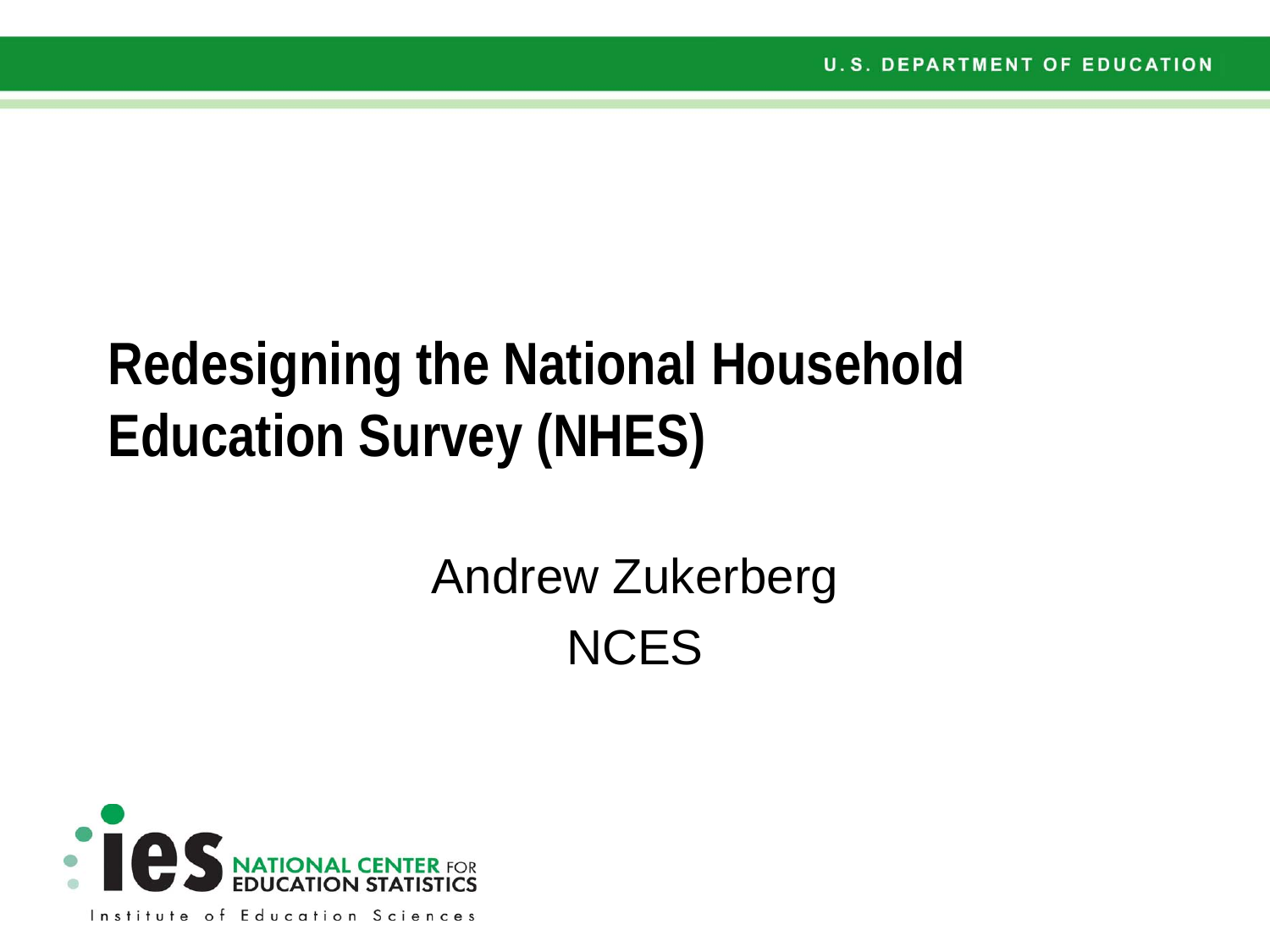# **NHES Overview**

- Conducted approximately every 2 years since 1991
- RDD/CATI survey, representative of non institutionalized households in US
- Only major household based survey from NCES
- Covers everything that happens outside of traditional school
	- Home schooling, adult education, after school activities,
	- school readiness, child care and more

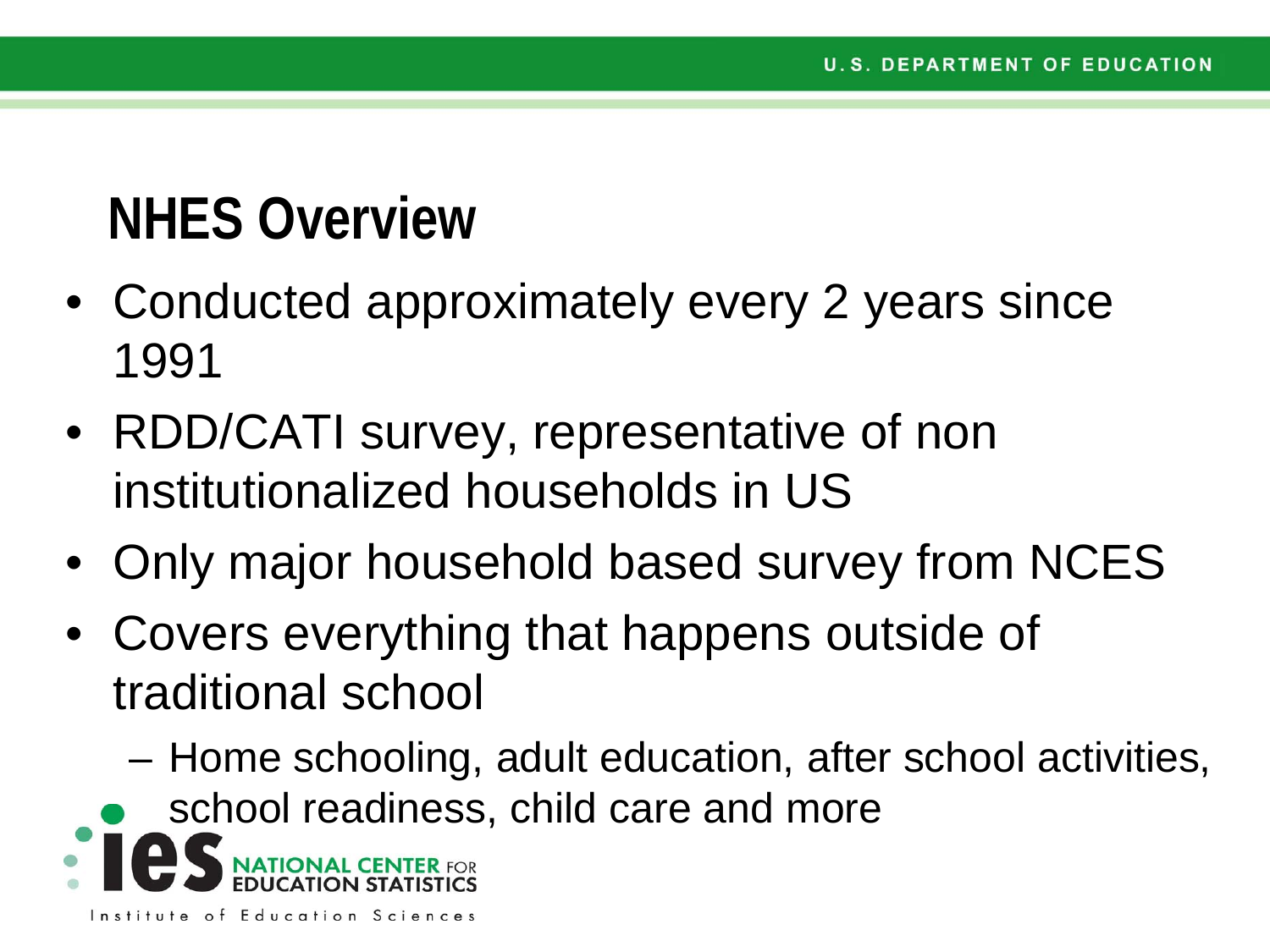# **Why redesign?**

Type of unit nonresponse (percentage distribution)

| Year of<br>survey | Number<br>completed<br>Screeners | Unit<br>response<br>rate<br>(percent) | Refusals | Maximum<br>calls | Other<br>nonresp<br>onse |
|-------------------|----------------------------------|---------------------------------------|----------|------------------|--------------------------|
| 991<br>993        | 60,322                           | 81.0                                  | 84       |                  |                          |
|                   | 63,844                           | 82.1                                  | 68       | 15               | 18 <sup>1</sup>          |
| 1995              | 45,465                           | 73.3                                  | 84       | 9                |                          |
| 1996              | 55,838                           | 69.9                                  | 83       | 10               |                          |
| 1999              | 55,929                           | 74.1                                  | 76       | 17               |                          |
| 2001              |                                  |                                       |          |                  |                          |
| 2003              | 48,385                           | 67.5                                  | 74       | 18               | 8                        |
|                   | 32,049                           | 61.7                                  | 76       | 16               | 8                        |
| 2005              | 58,140                           | 64.2                                  | 77       | 15               | 8                        |
| 2007              | 54,034                           | 52.5                                  | 86       | 10               |                          |

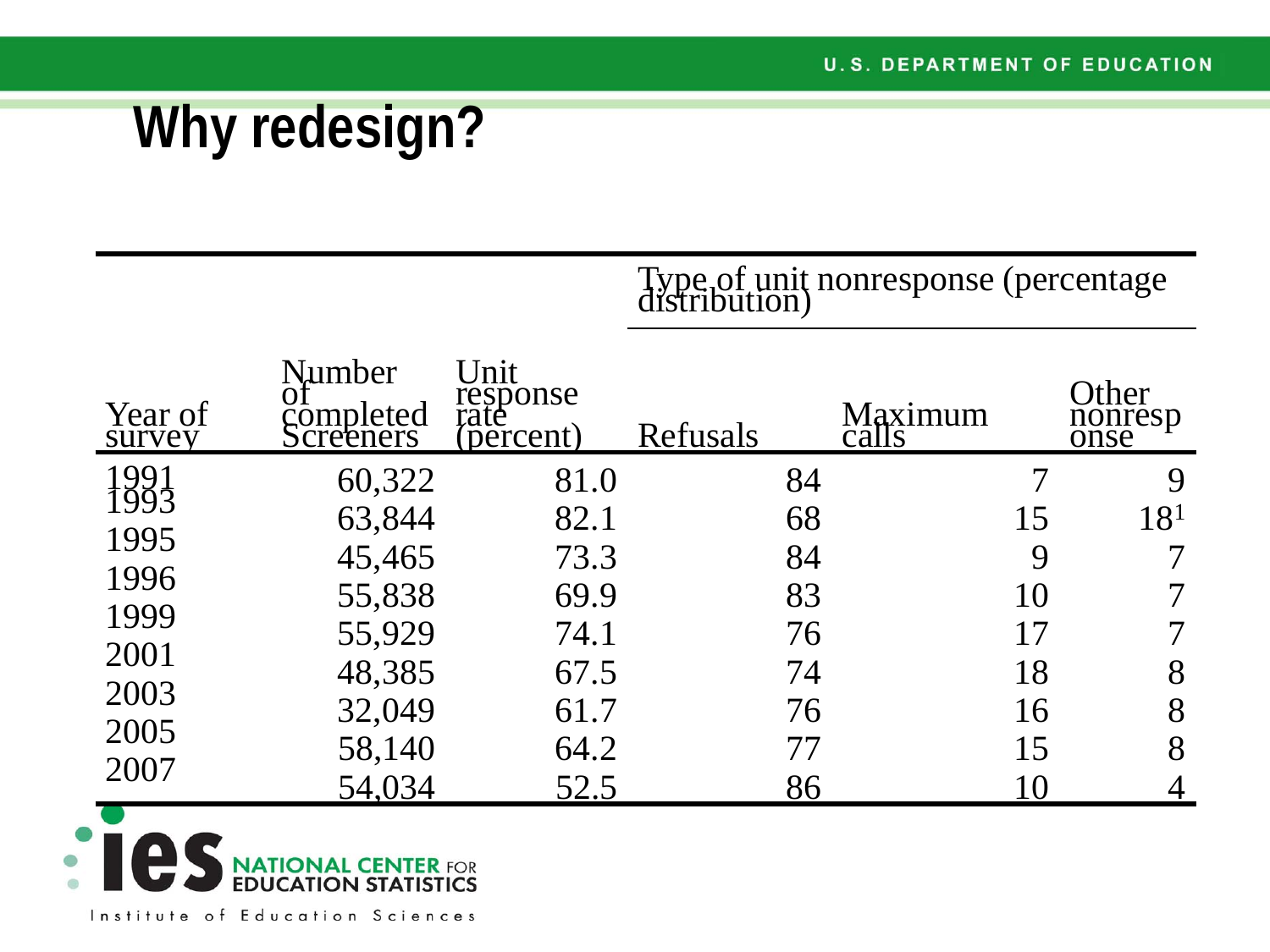## **Objectives**

- Conducted a bias study in 2007 that indicated little evidence for bias, but some potential coverage issues in our RDD design
- Wanted to improve response rates
- Success= higher overall response rate, maintain data quality

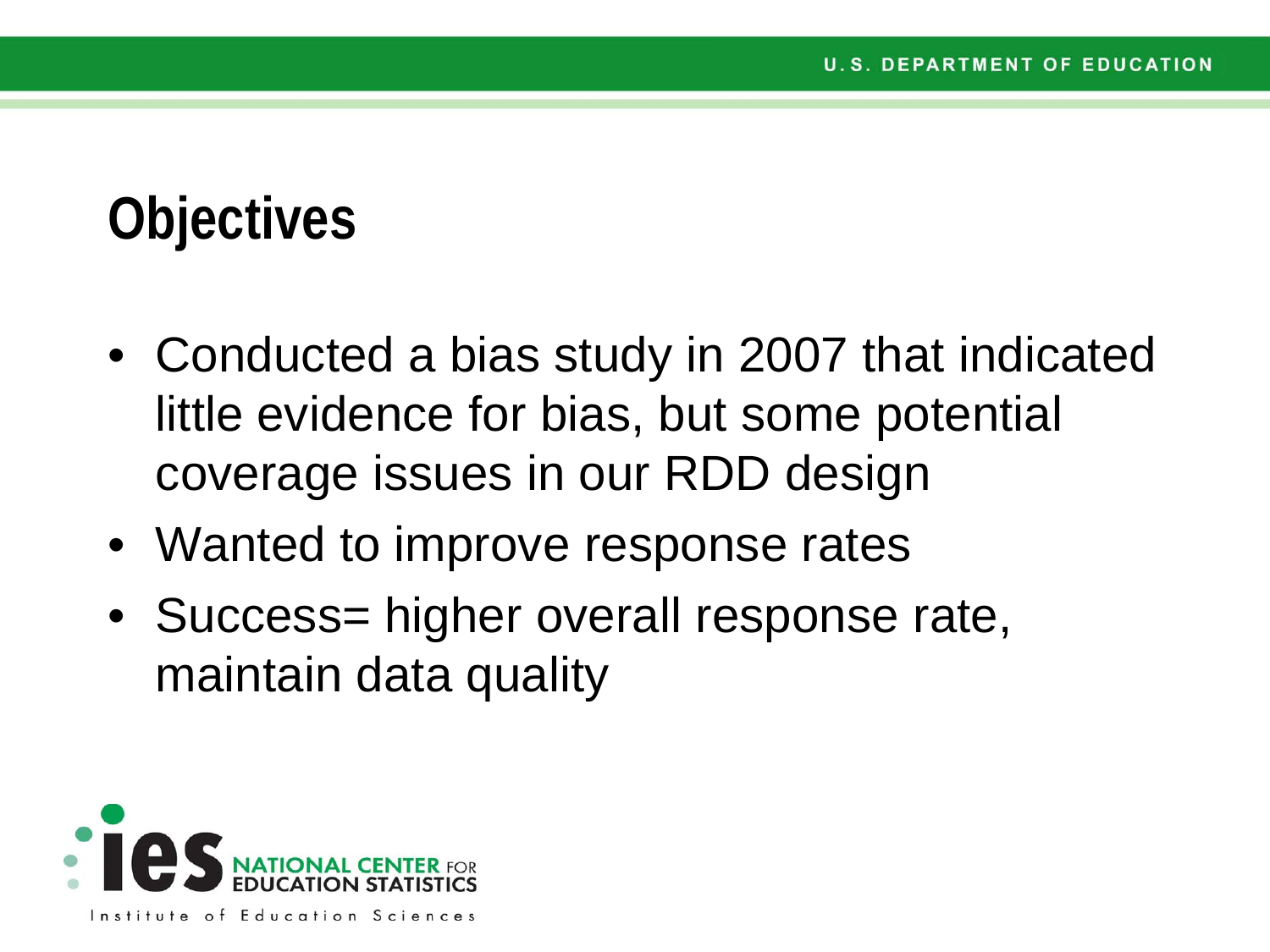## **Challenges**

- Impact of mode change on question wording
- Screening a rare population (2-stage design)
- Limited field period (end of school year)

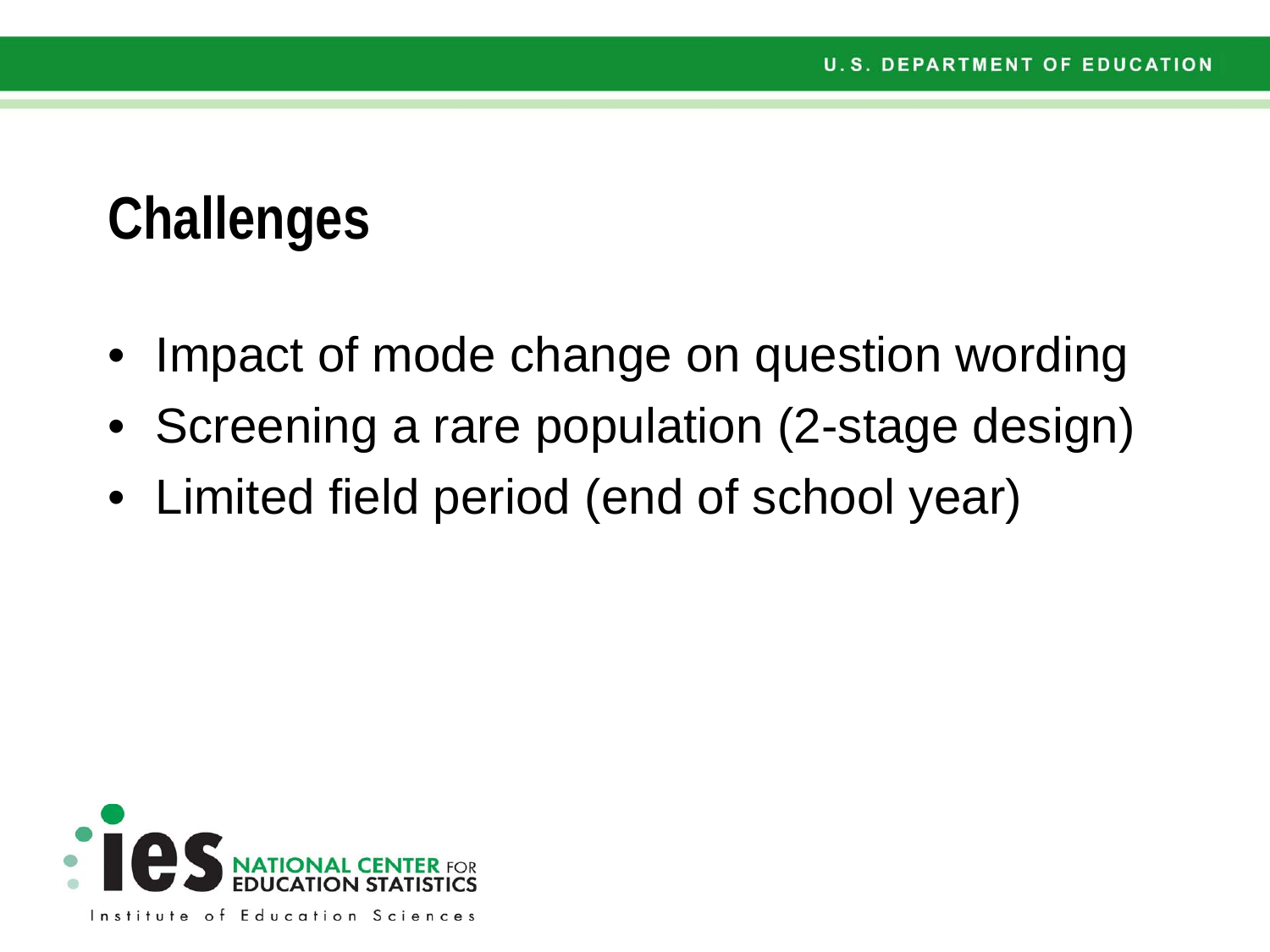#### **Constraints**

- Budget (thought in person collection would be too expensive)
- Timing (had planned to test in 2010)
	- Seasonality of data need to collect late in school year

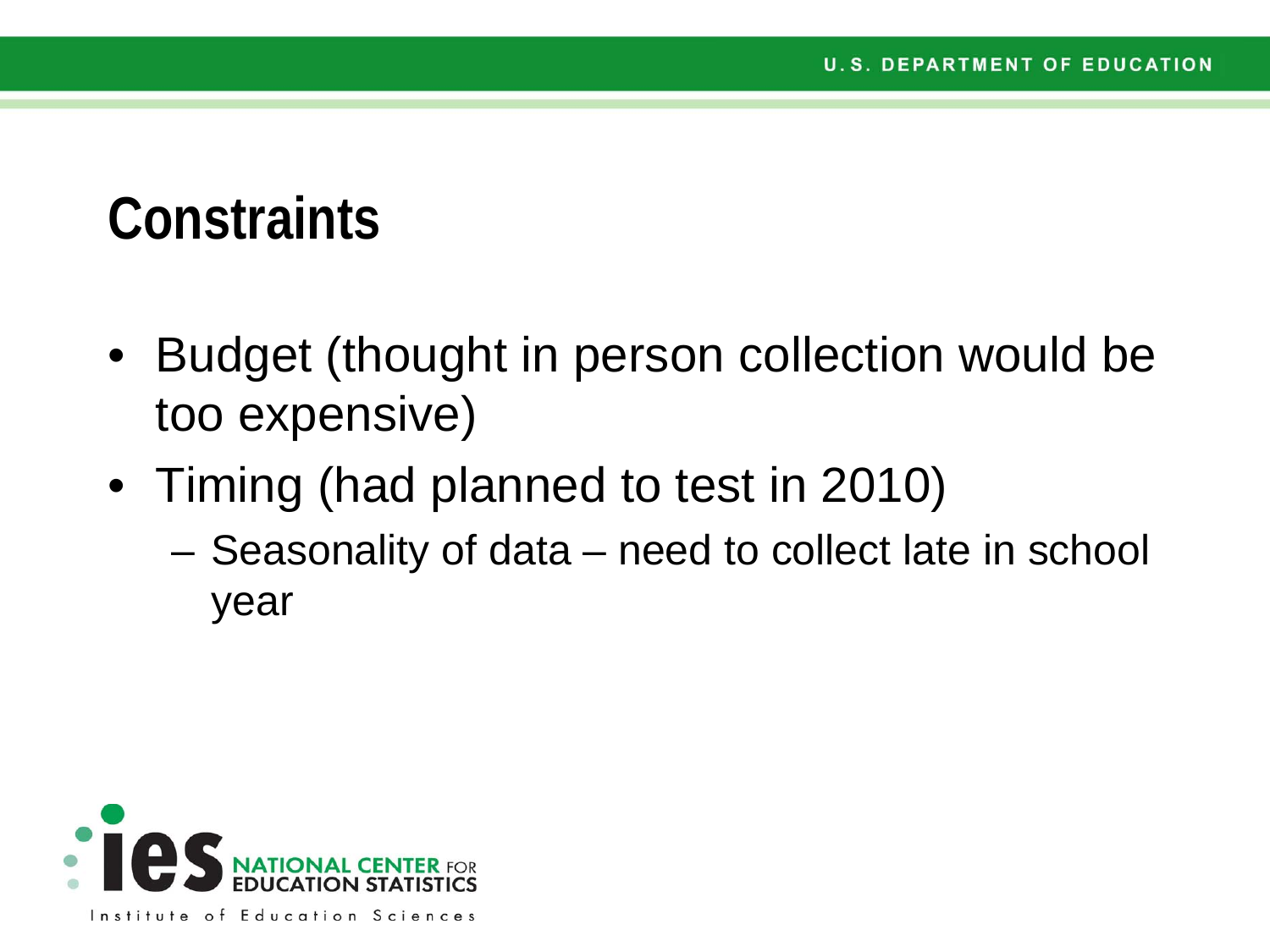# **Testing**

- 4 Screener packages (screenout, core, engaging, bilingual)
- 2 topical questionnaires (ECPP, PFI)
- Early phone follow up
- Alternate non response follow up (Fedex, Phone)
- Varying incentive amounts
	- Modified design (less aggressive mail / phone non
- response procedures than a full scale)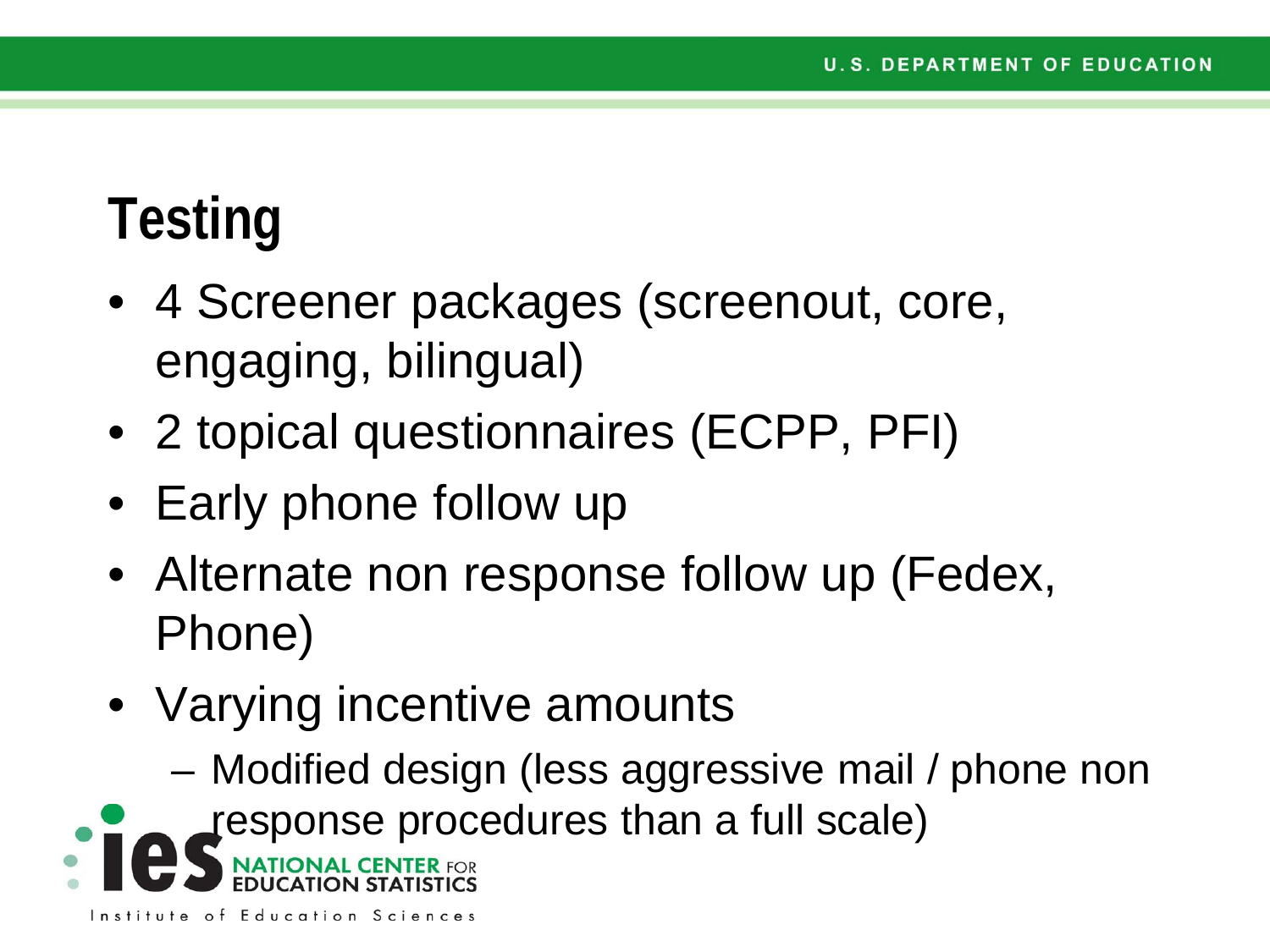#### Contact stages illustrating experimental conditions **Screener & Topical contacts**

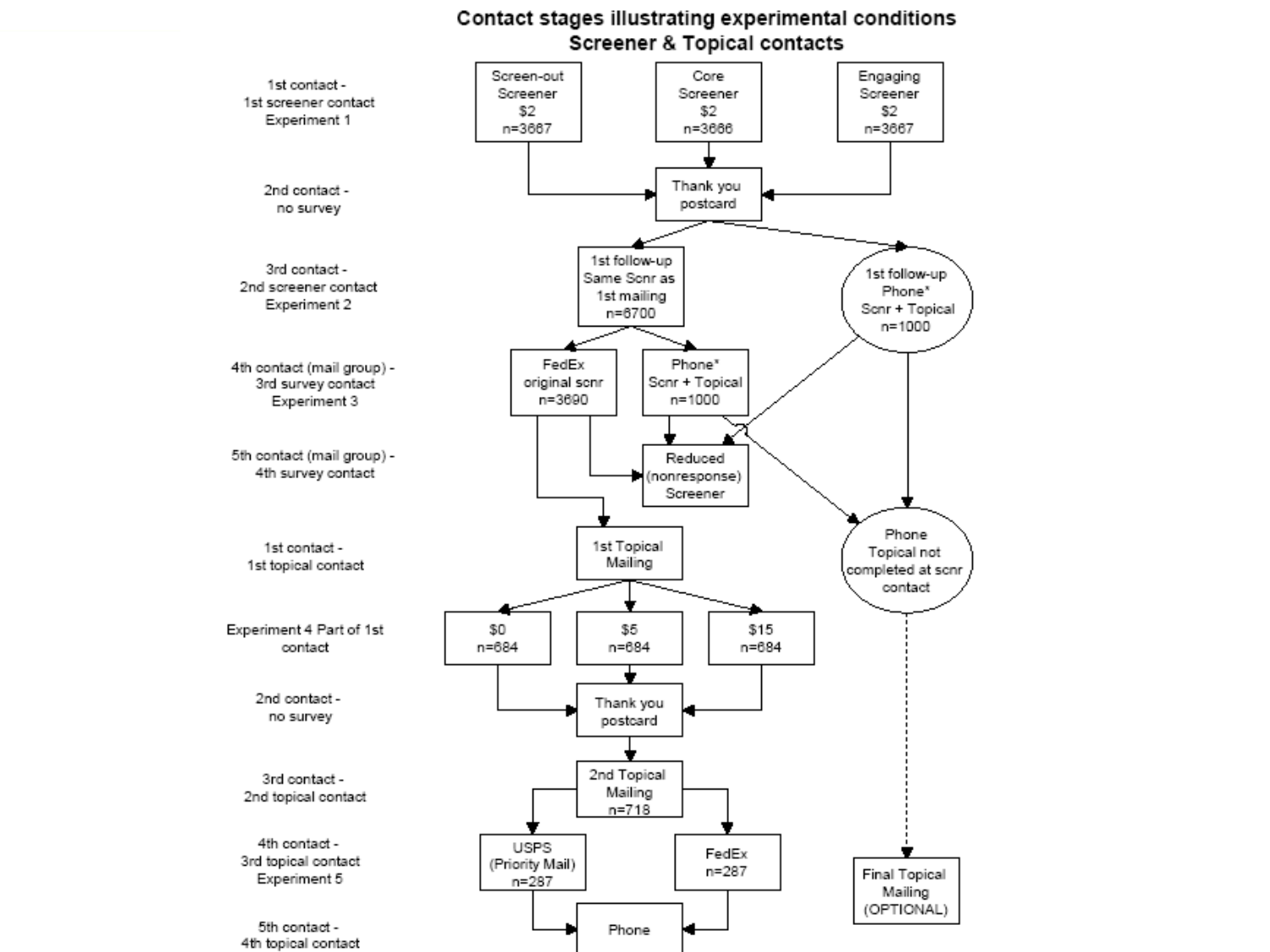### **Current Status**

- Pilot closed out in December 2009
- Analyzing results now
- Some interesting response / coverage trade off issues
- Large scale field test planned for January 2011